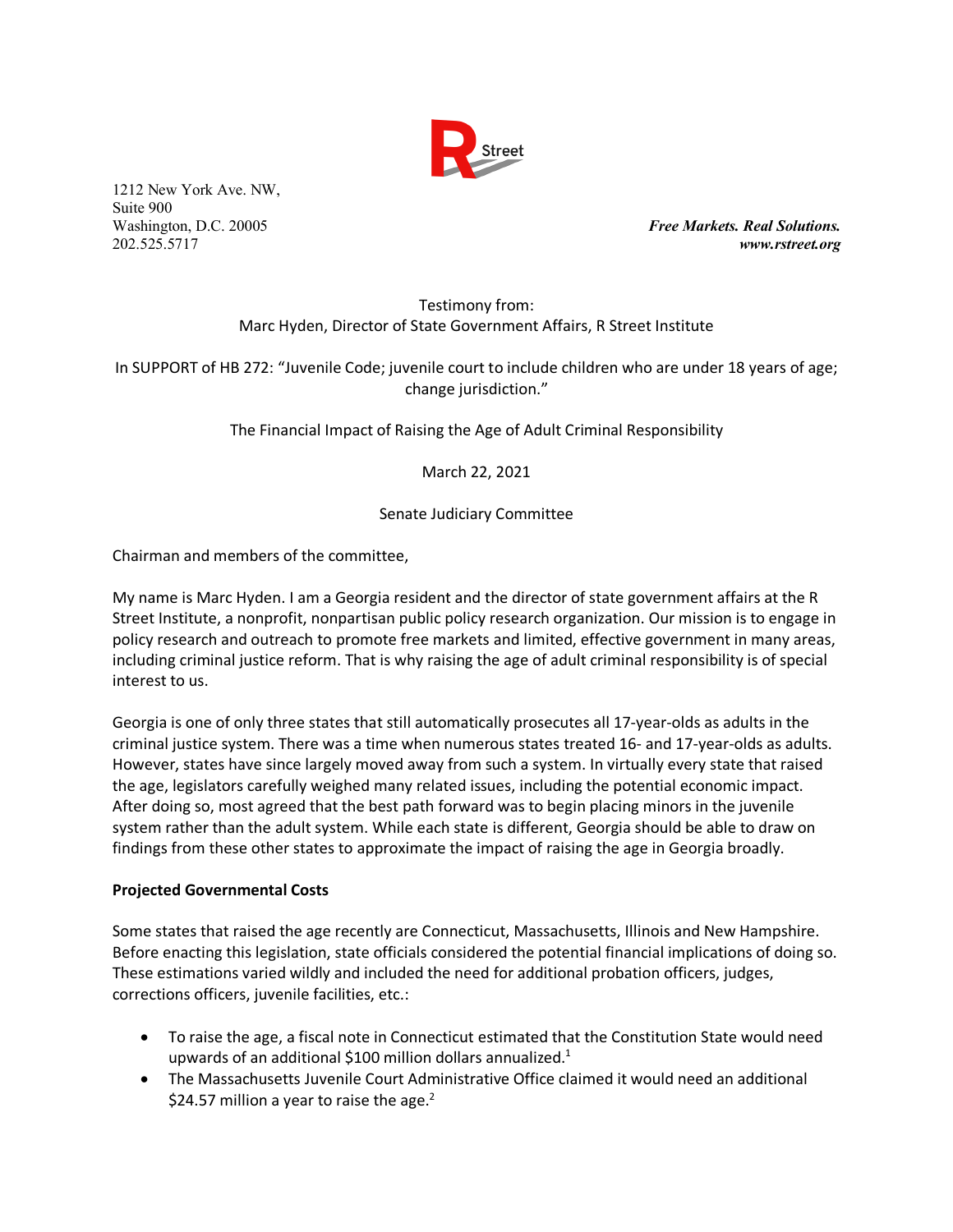- An Illinois juvenile justice commission expected the number of youths in the juvenile justice system to surge by 35 percent if they raised the age, requiring subsequent increased funding.<sup>3</sup>
- New Hampshire officials estimated that raising the age would increase juvenile justice costs by around \$5.3 million a year in the state.<sup>4</sup>

# **Short-Term Impact**

Despite projecting considerable cost increases, which caused trepidation among lawmakers, these concerns were mostly unfounded, and approximations were greatly overblown.

- After raising the age, Connecticut's juvenile justice budget shrunk by \$2 million.<sup>5</sup>
- Massachusetts spent an additional \$15.6 million on the Department of Youth Services, around \$9 million less than projected.<sup>6</sup>
- Illinois' juvenile justice spending has remained essentially stable, increasing only \$3 million dollars (from \$117,664,300 in 2010 to \$120,999,585 in 2016), which is far less than a potential 35 percent surge.<sup>7</sup>
- New Hampshire implemented the change without any increase in juvenile justice spending.<sup>8</sup>

### **Long-Term Impact**

While raising the age has either saved or cost modest sums of money in the short term, in the long term it promises to save large amounts of money. That is because the adult criminal system is not well suited for juveniles. When placed in the juvenile system, youths have access to numerous programs tailormade for their age group, which reduces recidivism rates—thereby easing the financial burden on the justice system as a whole. $9$ 

- A Wisconsin study demonstrated that over the long term, "for every 1,000 youth[s] returned to the juvenile system there will be \$5.8 million in direct savings each year through reduced law enforcement costs, court costs, and losses to victims."10
- While some projected that raising the age in North Carolina would result in a \$49.2 million net increase to the state's budget (a number that is disputed), in 2011, researchers estimated that it will ultimately save North Carolinians "\$123.1 million in reoccurring benefits to youth, victims, and taxpayers over the long term."<sup>11</sup>
- Politifact estimates that for every dollar invested in raising the age, states could expect a return of as much as \$10.12

### **A Brighter Future for Justice-Involved Youth**

Including 17-year-olds in the juvenile system provides greater access to crucial educational and technical training, leading to increased opportunities upon release and a better chance for justice-involved youths to grow into responsible, productive adults.

As you know, the juvenile justice system focuses on rehabilitation and providing unique opportunities for young people in order to promote positive behavior successfully. Georgia juvenile facilities teach youth educational and vocational skills based on market demand. In fact, the Department of Juvenile Justice (DJJ) has partnered with Rescue 2 Restore (R2R), a program that utilizes rescue dog training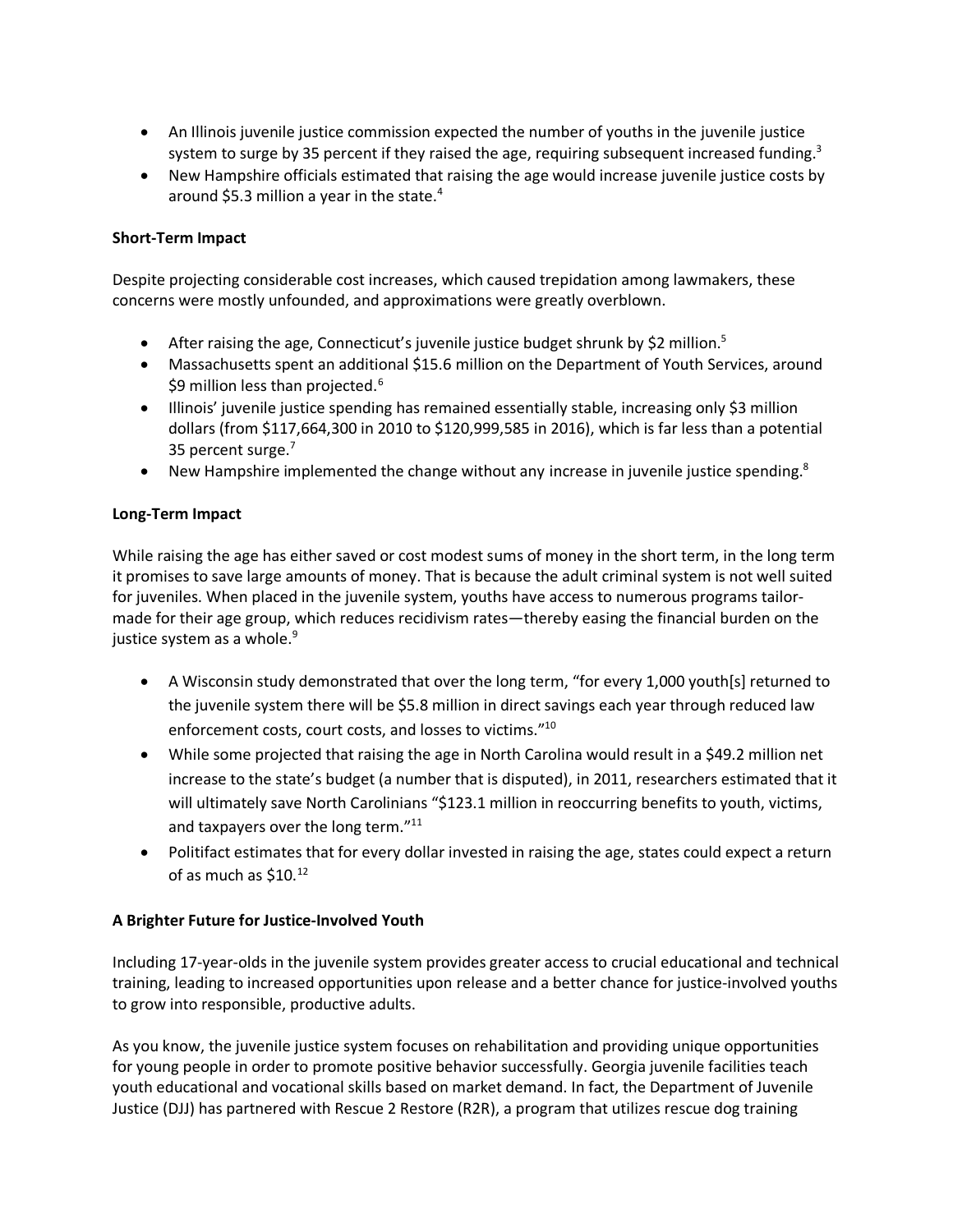programs, humane education sessions and therapy dog interactions to educate and rehabilitate youths within the Georgia Juvenile Justice system.<sup>13</sup> Older youths who are now excluded would benefit from unique programs—like R2R—that are already in place.

Further, research has shown that employment can reduce the likelihood of recidivism for both youths and adults.<sup>14</sup> However, if a young person has an adult criminal conviction on his or her record, that history can make finding work substantially more difficult. A more inclusive juvenile justice system would ensure more young people are productively employed upon reentry, thereby reducing recidivism rates.

# **Conclusion**

While it is a herculean task to determine the exact costs and/or savings associated with Georgia's Raise the Age proposal, lessons from other states paint an optimistic picture. Though each state is different, many states have similar experiences: Governmental estimates of raising the age were greatly overblown, and upon implementing the measure, states have, in many cases, experienced only negligible spending increases relative to annual budgets or actually saved taxpayer dollars. However, even if there is a minor investment associated with raising the age, studies and documented experiences show that the state will save many millions of dollars in the long run.

Thank you for your time.

Marc Hyden Director, State Government Affairs R Street Institute (404) 918-2731 mhyden@rstreet.org

<sup>5</sup> *Raising the Age,* Justice Policy Institute.

http://www.justicepolicy.org/uploads/justicepolicy/documents/raisetheage.fullreport.pdf.

<u>.</u>

<sup>&</sup>lt;sup>1</sup> "Fiscal note for public act 07-4," Raise the Age Connecticut, 2007.

http://www.raisetheagect.org/resources/fiscal-note.pdf.

<sup>2</sup> *Raising the Age: Shifting to a Safer and More Effective Juvenile Justice System*, Justice Policy Institute, last accessed March 17, 2021.

http://www.justicepolicy.org/uploads/justicepolicy/documents/raisetheage.fullreport.pdf.  $3$  Ibid.

<sup>&</sup>lt;sup>4</sup> H.B. 1624-FN, AN ACT modernizing the juvenile justice system to ensure rehabilitation of juveniles and preservation of juvenile rights, 2014 Session.

 $6$  Ibid.

 $7$  Ibid.

 $8$  Ibid.

<sup>9</sup> Nila Bala, "Left-Behind Kids," *R Street Policy Study* No. 136, March 23, 2018. https://www.rstreet.org/2018/03/23/left-behind-kids/.

<sup>&</sup>lt;sup>10</sup> Will Doran, "Raise The Age: Could juvenile justice reform save North Carolina millions?," Politifact, Jan. 27, 2017. https://www.politifact.com/north-carolina/statements/2017/jan/27/duane-hall/raise-agecould-juvenile-justice-reform-save-north/.